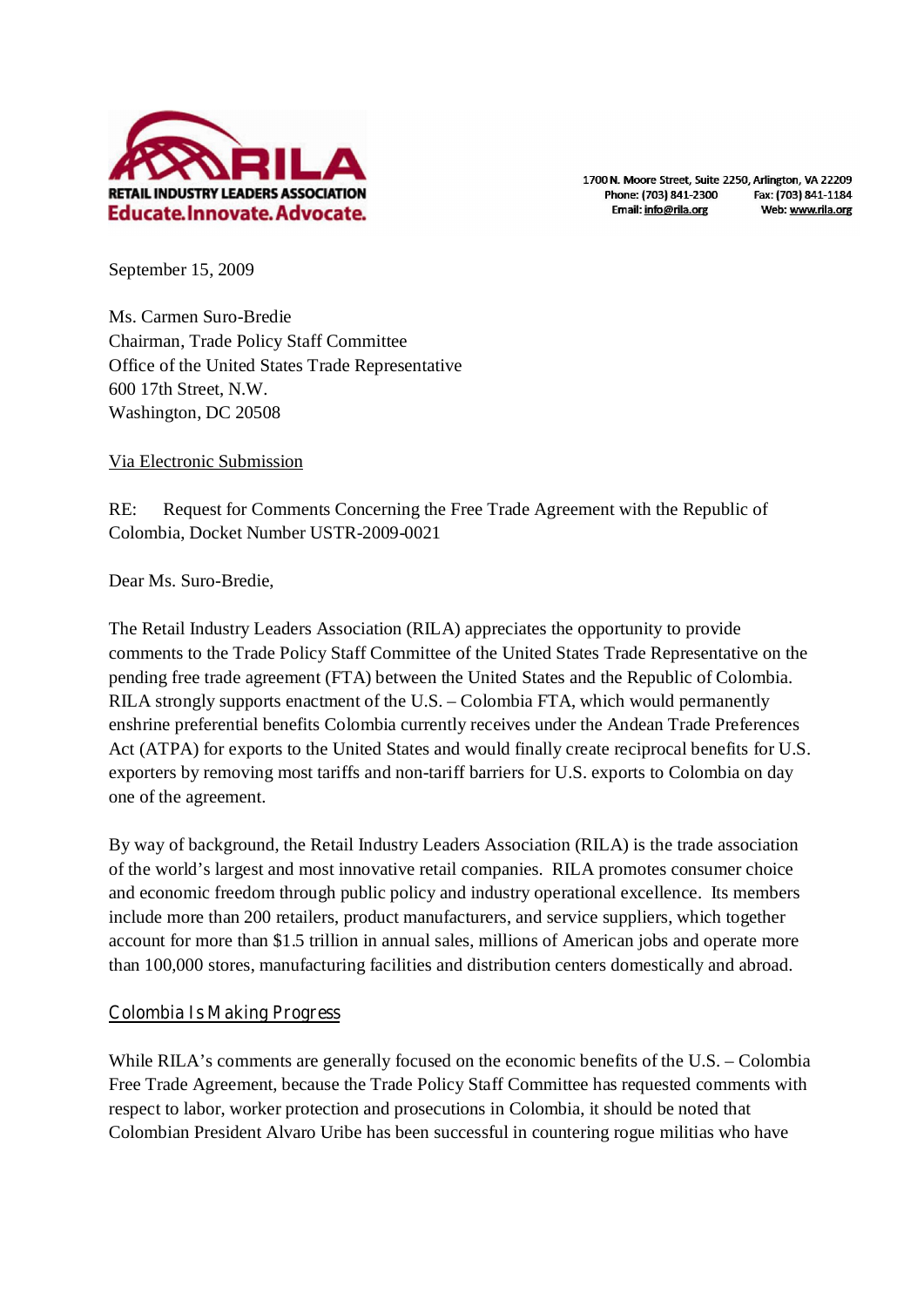sought to upend a society that has been making substantial economic, political, and social progress under his leadership. The level of violence in Colombia has fallen dramatically over his tenure, economic opportunities have increased, human rights have been bolstered and narcotic trafficking has decreased; to further delay his country this free trade agreement would be to punish the Colombian people for the progress they have made in the past decade. The U.S. – Colombia Free Trade Agreement would strengthen Colombia-based manufacturers, miners, and farmers from the ground up, further bolstering the nation's progress against rogue violence.

# **Benefits of the Free Trade Agreement**

The U.S. – Colombia FTA would help reduce trade barriers and enhance trading partnerships between our two countries. Enactment of the agreement will provide significant benefits to retailers through trade liberalization, transparency in regulatory trade practices, reductions in tariffs and non-tariff barriers and the creation of dependable sourcing opportunities. These issues are essential to providing U.S. customers with the high-quality goods they seek at a price they can afford. This comprehensive agreement provides for across-the-board tariff eliminations, services trade liberalization, trade facilitation measures, strong intellectual property rights protections and flexible rules of origin.

Two-way trade between the United States and Colombia reached \$24.5 billion in 2008 – an increase of over \$6.5 billion over the previous year – with U.S. exports to Colombia reaching \$11.4 billion in 2008. But much of this trade has been unbalanced because most products from Colombia already enter the United States duty free under the Andean Trade Preference Act (ATPA) and the Andean Trade Promotion and Drug Eradication Act (ATPDEA).

In contrast, U.S. exports to Colombia currently face an average tariff of 14 percent. The U.S.- Colombia Free Trade Agreement will remedy this inequity and on the first day the agreement enters into force, when tariffs on over 80 percent of U.S. exports of consumer and industrial products, and a majority of the most competitive U.S. farm exports, would immediately be eliminated.

# **U.S. Competitiveness at Stake**

In today's highly competitive global marketplace, U.S. retailers, service suppliers, farmers and manufacturers are in direct competition with foreign competitors that offer similar products and services with all seeking to gain a competitive advantage. Enacting meaningful free trade agreements, which remove tariffs and non-tariff barriers and can save companies and consumers millions of dollars annually, is one way in which the U.S. Government can and should help U.S. businesses to better compete. Faced with two equally performing products from a U.S. company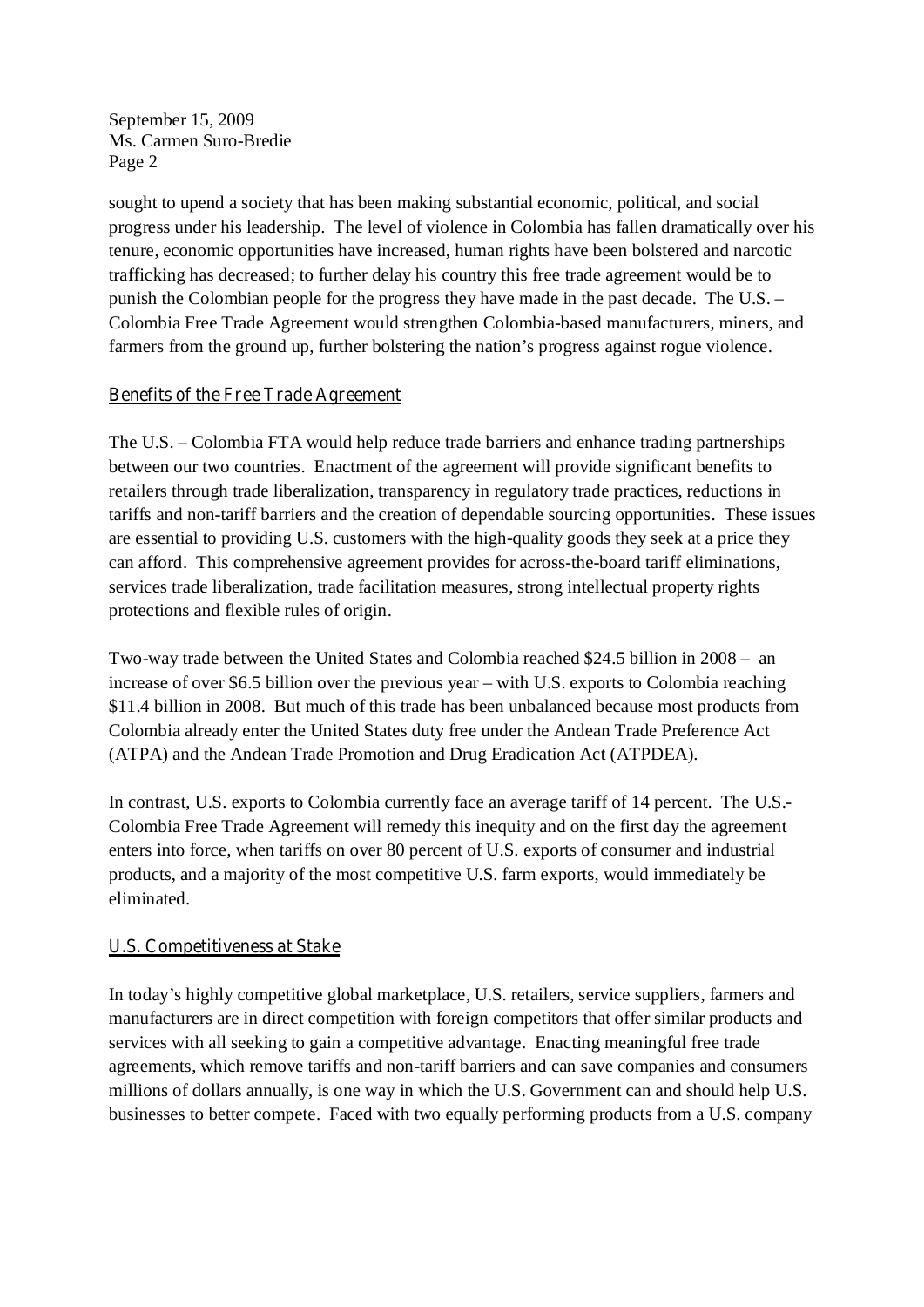and a foreign competitor, with one costing slightly more because of tariffs, a rational buyer would always select the cheaper good.

As the United States stands on the sidelines of international trade while debating the merits of free trade, countries around the world are moving expeditiously to enact free trade agreements with nations the United States heavily trades with, thereby giving their industries an economic advantage over U.S. goods and services. Such is the case today with Colombia, which signed a comprehensive free trade agreement with our largest trading partner, Canada, on November 21, 2008. The implementing language for the Canada – Colombia Free Trade Agreement was introduced by way of legislation in Canada's House of Commons on March 26, 2009 and is actively being considered by the Canadian Parliament.

In a more recent development, news reports over the past few weeks have reported that Colombia and South Korea – another major trading partner of ours and yet another instance where the United States has signed a free trade agreement but has not yet moved to enact it – recently announced plans to begin negotiations over a Colombia – South Korea Free Trade Agreement this year.

The positive investment environment in Colombia, and the likelihood that industries and consumers stand to gain much by way of improving investment ties and lowering tariffs between trading nations, has prompted foreign governments, namely those of Canada and South Korea, to move expeditiously to sign and enact free trade agreements with Colombia. Furthermore, these nations realize that one of the best ways to enhance their nation's competitiveness during a global recession is to create additional opportunities outside of their borders through trade enhancement and liberalization.

U.S. retailers, manufacturers, service providers and agriculture industries stand to lose the most if Canada and South Korea enact free trade agreements with Colombia before the United States. The longer the United States waits to enact the agreement, the longer Canadian and South Korean companies and their products have to penetrate the Colombian market and gain market share, making it exponentially harder for U.S. goods and services to gain a foothold.

# **Preference Programs Alone are Insufficient**

The Andean Trade Preferences Act, which gives one-way access to Colombian goods and services entering the United States, is scheduled to expire on December 31, 2009. Congress is currently grappling with a wholesale rewrite of preference programs which would change eligibility requirements and would, we hope, broaden product coverage to include textiles and apparel products made in some of the poorest nations in the world. However, it is unlikely that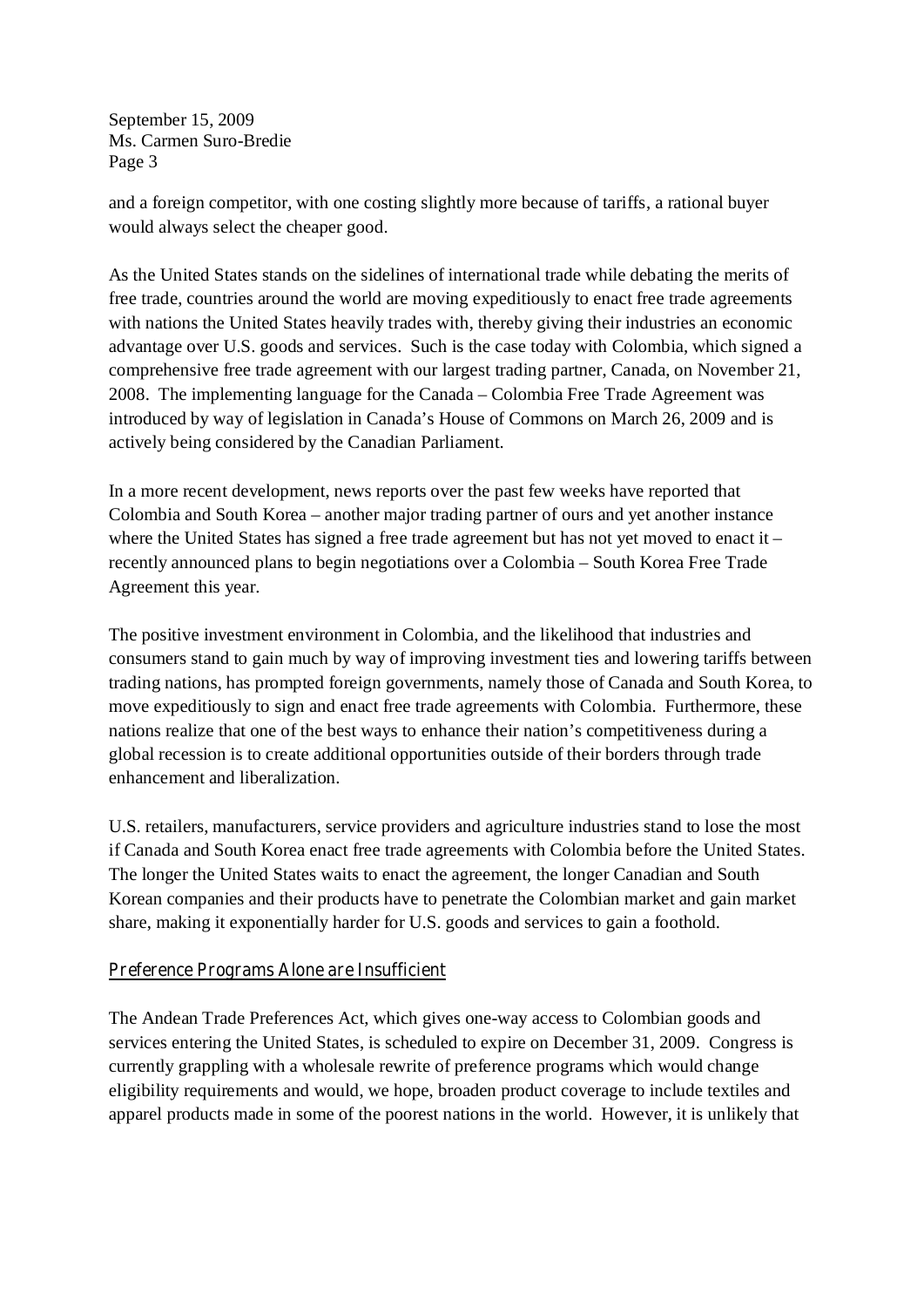such a transformation of the programs will be completed by the end of the year and will require Congress to renew ATPA so that U.S. importers do not lose benefits tied to the program.

The nature of these preference programs is such that they are generally renewed for a few years or even months at a time, sometimes even retroactively. While looming deadlines for expiring programs apply political pressure on policy makers, the uncertainty over whether preference programs will be renewed, or that coverage gaps may occur, make U.S. businesses weary to place long-term contracts in Colombia. The uncertainty that U.S. businesses will not be able to take advantage of preference programs leads them to search for alternative sourcing options with nations that already have free trade agreements in place with the United States, or seek out other lower-cost options. This directly threatens the livelihoods of Colombia workers and producers and would be remedied by enacting the U.S. – Colombia free trade agreement granting permanent two-way benefits to both nations.

## **U.S., Colombian Industries are Intertwined**

On July 10, 2008, a letter was sent to Speaker of the House Nancy Pelosi and Senate Majority Leader Harry Reid on behalf of U.S. and Colombian textile, apparel and retail supply chains, and which was signed onto by RILA and many of our retail members, asked for their "assistance in ensuring the U.S. – Colombia Trade Promotion Agreement (TPA) is approved, enacted into law, and implemented as quickly as possible." This letter, which was an act of unusual unity for the signatory companies and trade associations, noted that many hundreds of thousands of "[U.S.] jobs are dependent upon the kind of international trade links we have developed between Colombia and the United States." This is because many billions of dollars worth of textile and apparel products exported from the United States "are destined for Mexico, Central America, and the Andean region, where many of these products are incorporated into finished garments and brought back to the United States. In addition, many of our exported items, particularly raw cotton, are spun into yarn, which remains in the Colombian marketplace."

The letter, which has been attached to these comments, highlights how both U.S. exporters and importers of apparel and textiles support the pending free trade agreement, which would be expected to further strengthen investment and two-way trade upon enactment.

RILA appreciates this opportunity to provide comments to the Trade Policy Staff Committee on the economic benefits the U.S. – Colombia Free Trade Agreement to the U.S. retail industry. For all the reasons previously mentioned, we strongly support enactment of the free trade agreement, in addition to pending ones with Panama and South Korea, and look forward to working with the Obama Administration and Congress to enact these agreements so that U.S. businesses can increase their global competitiveness. If you should have any questions about